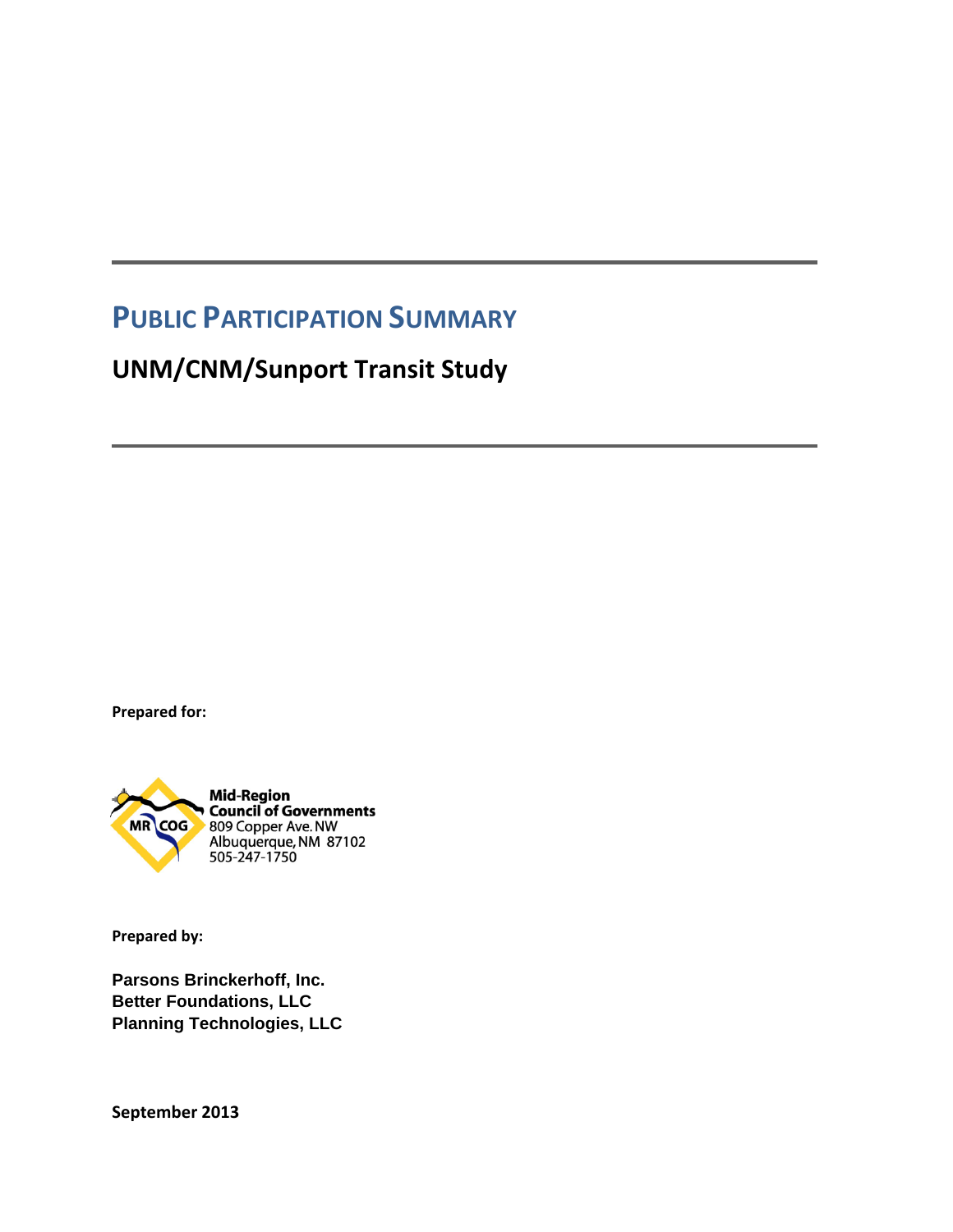

## **Table of Contents**

| 1.0 | $\label{eq:1} \mbox{Introduction} \,\, \ldots \,\, \ldots \,\, \ldots \,\, \ldots \,\, \ldots \,\, \ldots \,\, \ldots \,\, \ldots \,\, \ldots \,\, \ldots \,\, \ldots \,\, \ldots \,\, \ldots \,\, \ldots \,\, \ldots \,\, \ldots \,\, \ldots \,\, \ldots \,\, \ldots \,\, \ldots \,\, \ldots \,\, \ldots \,\, \ldots \,\, \ldots \,\, \ldots \,\, \ldots \,\, \ldots \,\, \ldots \,\, \ldots \,\, \ldots \,\, \ldots \,\, \ldots \,\, \ldots \,\, \ldots \,\,$ |  |
|-----|-----------------------------------------------------------------------------------------------------------------------------------------------------------------------------------------------------------------------------------------------------------------------------------------------------------------------------------------------------------------------------------------------------------------------------------------------------------------|--|
| 2.0 |                                                                                                                                                                                                                                                                                                                                                                                                                                                                 |  |
| 3.0 |                                                                                                                                                                                                                                                                                                                                                                                                                                                                 |  |
| 3.1 |                                                                                                                                                                                                                                                                                                                                                                                                                                                                 |  |
| 3.2 |                                                                                                                                                                                                                                                                                                                                                                                                                                                                 |  |
| 3.3 |                                                                                                                                                                                                                                                                                                                                                                                                                                                                 |  |
| 3.4 |                                                                                                                                                                                                                                                                                                                                                                                                                                                                 |  |
| 3.5 |                                                                                                                                                                                                                                                                                                                                                                                                                                                                 |  |
| 3.6 |                                                                                                                                                                                                                                                                                                                                                                                                                                                                 |  |
| 3.7 |                                                                                                                                                                                                                                                                                                                                                                                                                                                                 |  |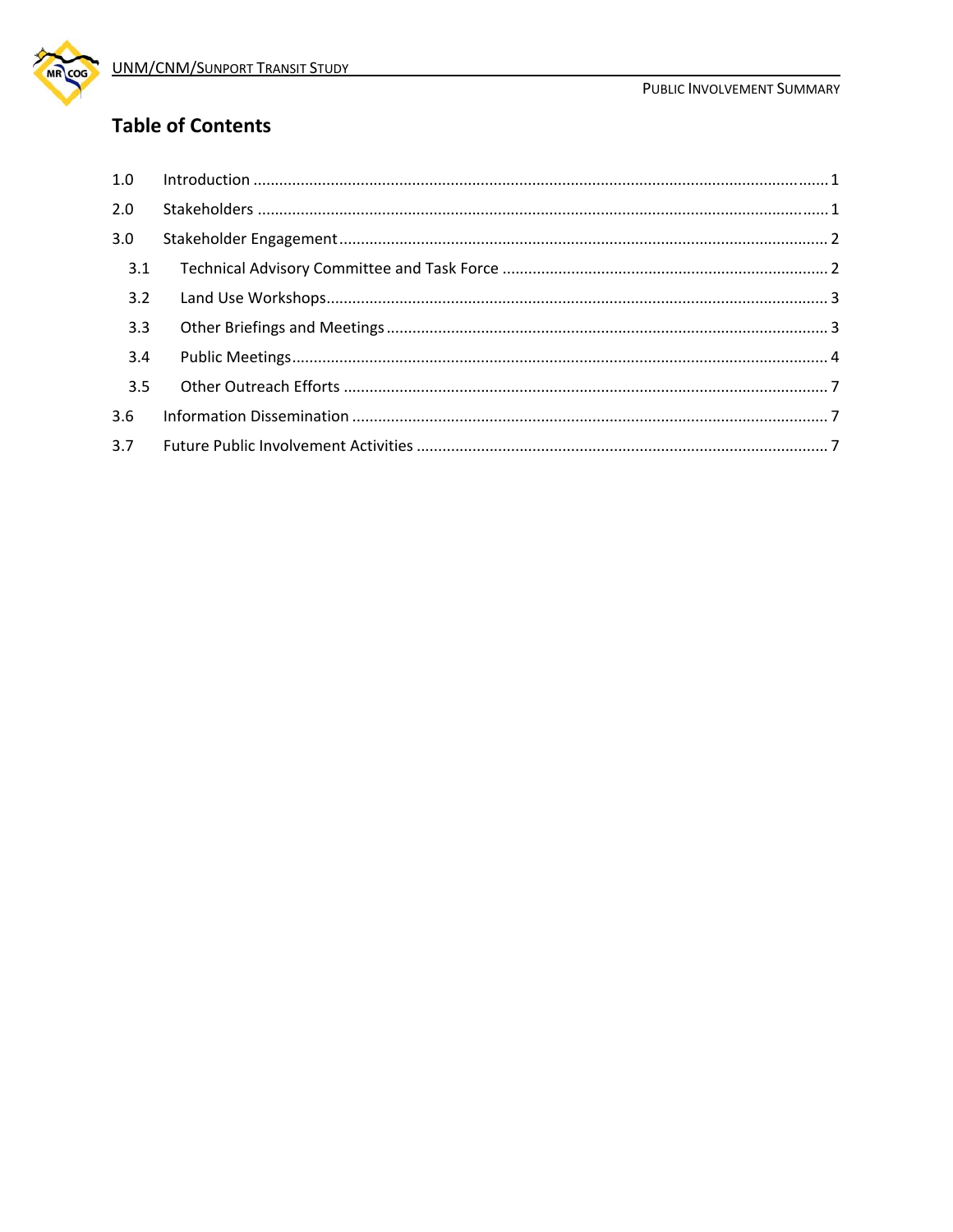

#### **1.0 Introduction**

This document summarizes the activities and process used to involve stakeholders and the general public in the alternatives analysis prepared for a proposed bus rapid transit (BRT) route serving the UNM/CNM/Sunport corridor in south‐central Albuquerque. The study is a collaborative effort involving the Mid‐Region Council of Governments (MRCOG), Rio Metro Regional Transit District (RMRTD), City of Albuquerque, University of New Mexico (UNM), and Central New Mexico Community College (CNM) main campus. MRCOG is the lead



agency for the study phase. For the purposes of this paper, the reference to UNM includes the UNM main campus, the University of New Mexico Hospital and Health Sciences complex, UNM Science and Technology Park, and the UNM Athletics Complex.

A primary objective of the alternatives analysis is the identification of strategies and investments to improve north-south mobility to and between the major activity centers within the study area. While emphasis is on transit access and mobility, bicycle and pedestrian needs are also a consideration. Parking strategies and travel demand management strategies will also be identified as they relate to better transit mobility. In addition, land use strategies will be identified as they relate to the policy actions considered by FTA as part of Small Start projects.

Collaboration with public, agency, and institutional stakeholders is essential to achieving the study objectives. The success of the UNM/CNM/Sunport Transit Study depends largely on participation and input from agency and institutional stakeholders, the faculty, staff and student populace at UNM, UNMH, and CNM, the neighborhoods within the study area, and the general public.

The methods used to engage and involve these stakeholders have been integral to the overall study. Initial stakeholder outreach activities have focused on building stakeholder awareness of the project and its objectives, and identifying stakeholder interests and concerns. The information has helped shape project goals and objectives, the project need, and helped refine subsequent outreach strategies.

This document serves to describe the general approach and activities used to identify project stakeholders, the methods used to communicate with participants, and the objectives and outcomes of public engagement. Detailed summaries of the public outreach efforts conducted for each quarter of the project are also available.

#### **2.0 Stakeholders**

Initial stakeholder outreach included institutional and governmental jurisdictions, neighborhoods, businesses, and land owners, and the users of the existing parking and transportation system serving the project area. The Project Team, as well as Technical Advisors to the project, provided the initial list of stakeholders and user groups that would be interested in the study. The specific stakeholders identified include:

- Mid-Region Council of Governments
- Rio Metro Regional Transit District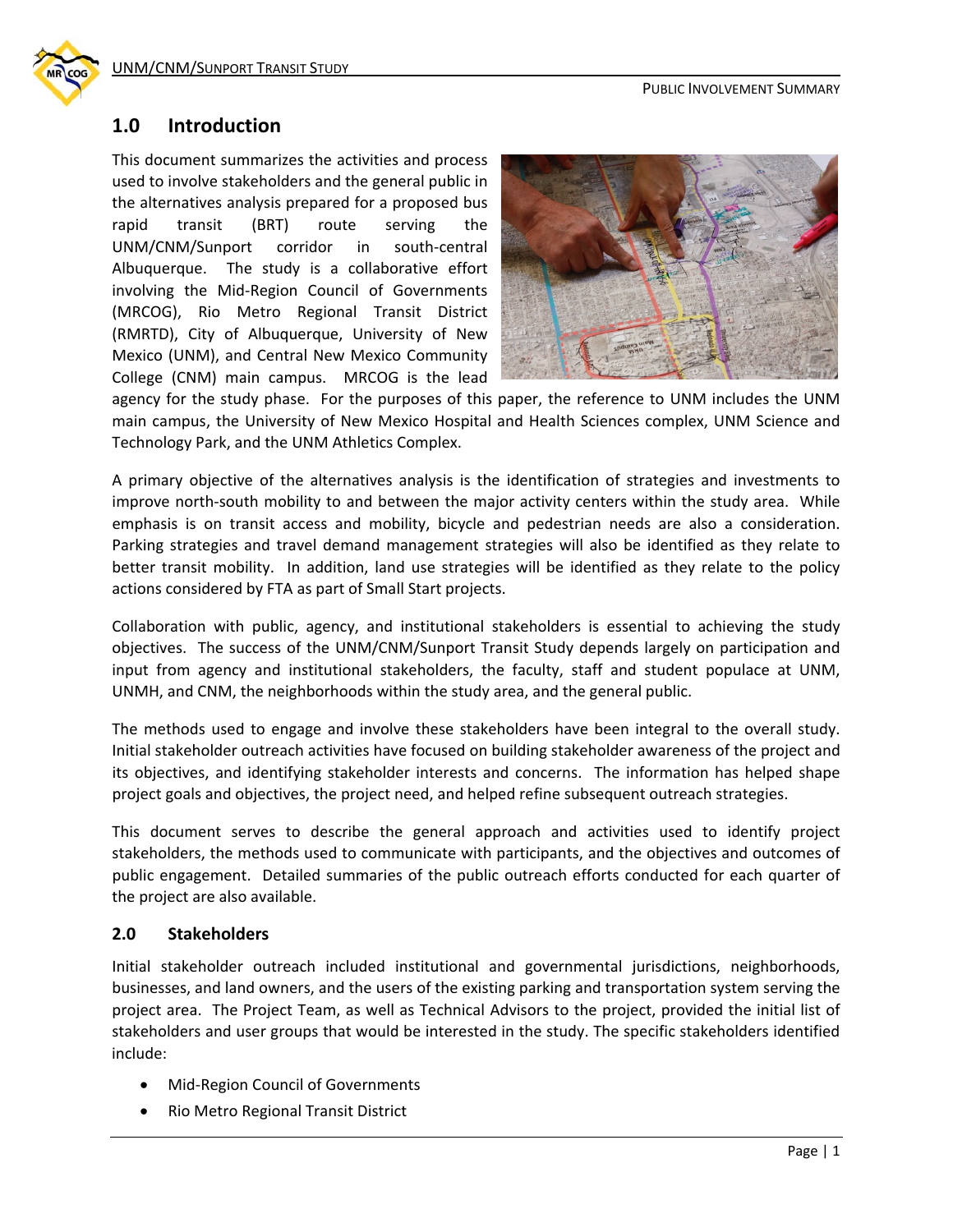

- City of Albuquerque Planning, Transit, Municipal Development, and Aviation Departments
- City of Albuquerque Council Services
- Bernalillo County Public Works Department
- University of New Mexico
- University of New Mexico Hospital/Health Sciences
- UNM Science & Technology Park
- UNM Athletics Department
- Central New Mexico Community College Main Campus
- Neighborhoods adjacent to UNM, CNM, and the Sunport
- Individual businesses located within the study area (with emphasis on those in proximity to UNM, CNM, and the Sunport and the alignment of potential routes)
- Users and potential users of ABQ Ride destined to the project area
- Users and potential users of the UNM and CNM parking system and the UNM transit services
- Patients and visitors and the UNM Hospital and supporting medical complexes

Additional stakeholders identified by participants were included in subsequent communications as the study progressed.

## **3.0 Stakeholder Engagement**

Stakeholder input was received throughout all major phases of the study including: (1) identification of major issues and needs to be addressed with transit, parking, and land use; (2) development of project goals and objectives; (3) identification of alternatives and the metrics used to screen and evaluate alternatives; (4) the alternatives screening process and selection of a preferred alternative.

Technical and non-technical participants were involved using various methods. Institutional and governmental stakeholders participated via their involvement in a technical advisory committee, various workshops, and a Task Force. Involvement of the general public occurred via several series of public meetings and various tools to disseminate information and solicit input. Brief information specific to each of these groups and activities is provided below.

#### **3.1 Technical Advisory Committee and Task Force**

Technical Advisory Committee members include representatives of the institutional and governmental entities who have a vested interest in or are affected by the proposed project. Membership on these committees included representatives from the MRCOG, Rio Metro RTD, City of Albuquerque Planning, Aviation, Transit, and Municipal Development Departments, UNM, UNM Hospital and Health Sciences, CNM, and Lobo Development — the land development arm of UNM that manages development on university‐owned lands that are not needed as part

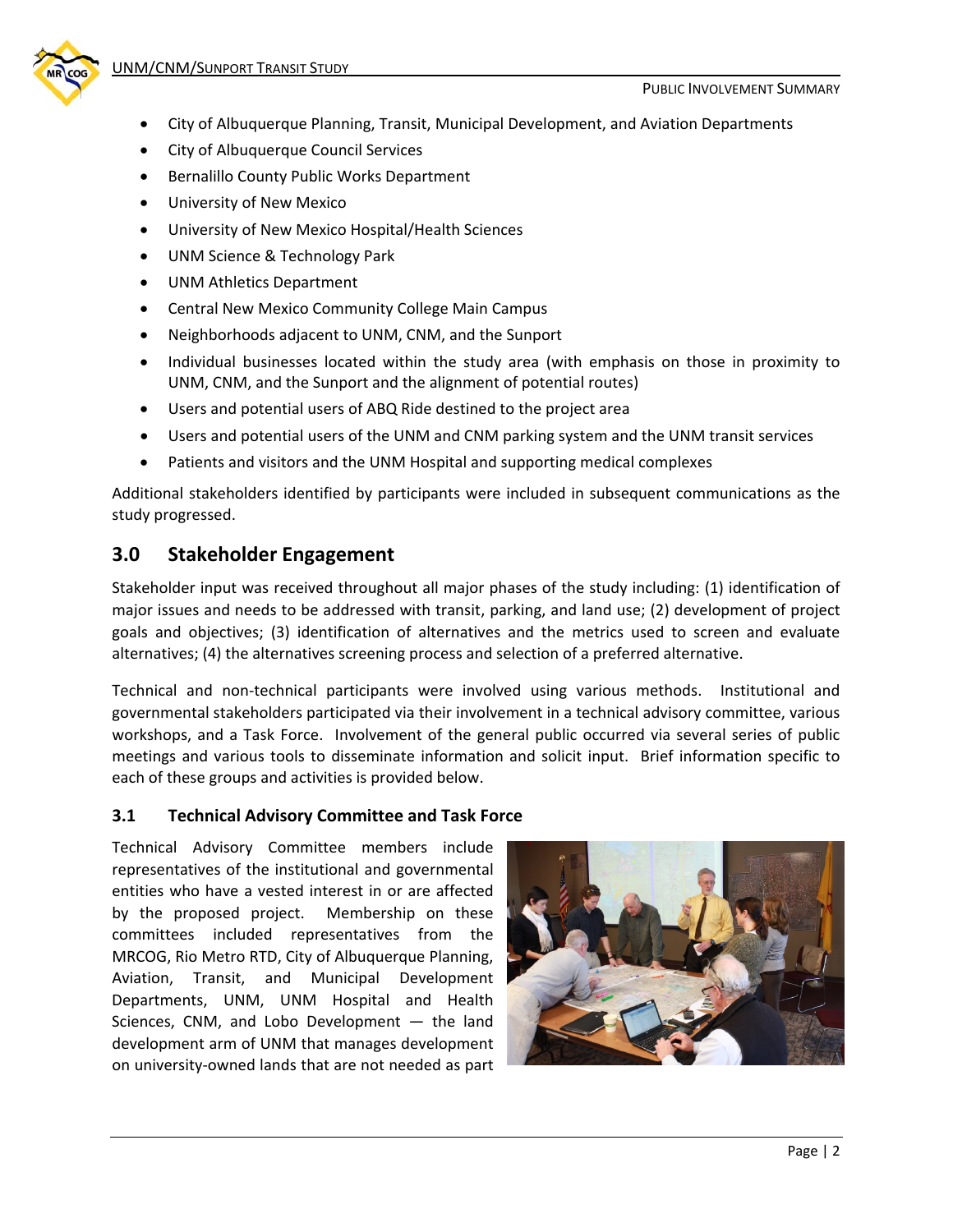of the institutional mission. The roles and responsibilities of the TAC are to help shape and guide the project objectives and technical approach; to identify existing plans and policies and coordination needs with other on-going projects; and to review analyses, findings, and recommendations.

The TAC implemented at the onset and met at major milestones (approximately once per quarter) to review and discuss study findings and advise the project team on data needs and analyses. This committee has met four times since the fall of 2012.

A Task Force comprised of high‐ranking officials representing UNM, CNM, Albuquerque City Council, and Bernalillo County was used to provide policy-level guidance. At each phase of the study, the Task Force was provided updated information and asked to provide direction on project recommendations. The Task Force has convened a total of three times throughout the study phase at key decision points. This group is integral to the strategic implementation of transit and land use initiatives.

#### **3.2 Land Use Workshops**

A component of the UNM/CNM/Sunport Transit Study is the development of a land use strategy to identify existing land use plans and policies within the study corridor, to develop opportunities and a strategy to coordinate development plans and approaches between institutions and the City, and to recommend policy changes needed to integrate development with the proposed transit service.

Two land use workshops were held during the study phase. The first workshop took place in the summer



of 2013 and included representatives from the Project Team, Technical Advisory Committee, and several developers with an interest in the study area. The objective of this half‐day workshop was to evaluate existing land use and to consider the economic development potential of proposed route alignments. It was designed to actively engage key stakeholders in the corridor to identify areas of interest and opportunity. The groups identified potential station locations, subareas of distinct character and development, future housing development opportunities, streetscape enhancements, parking structure locations, and overarching project considerations such as BRT branding, mixed-uses, beautification, and the need for strong political/intergovernmental cooperation and support.

The second workshop was held in late September 2013. It focused on a more in‐depth review of land use and economic development potential criteria considered by FTA in their review of Small Starts project applications. It also served to identify the policy/strategic actions needed by local governments to help direct future development along the preferred BRT route to be more transit supportive and to improve bicycle and pedestrian use.

#### **3.3 Other Briefings and Meetings**

In addition to the work with the TAC, Task Force, and land use workshops, briefings about the project were provided to various groups. Briefings and coordination meetings were held with groups from the City of Albuquerque, UNM, UNMH, and CNM. These meetings served to advance topic‐specific discussions with specific stakeholder groups. They also expanded outreach efforts to other groups having a potential interest in the project. The feedback obtained was used to help inform the project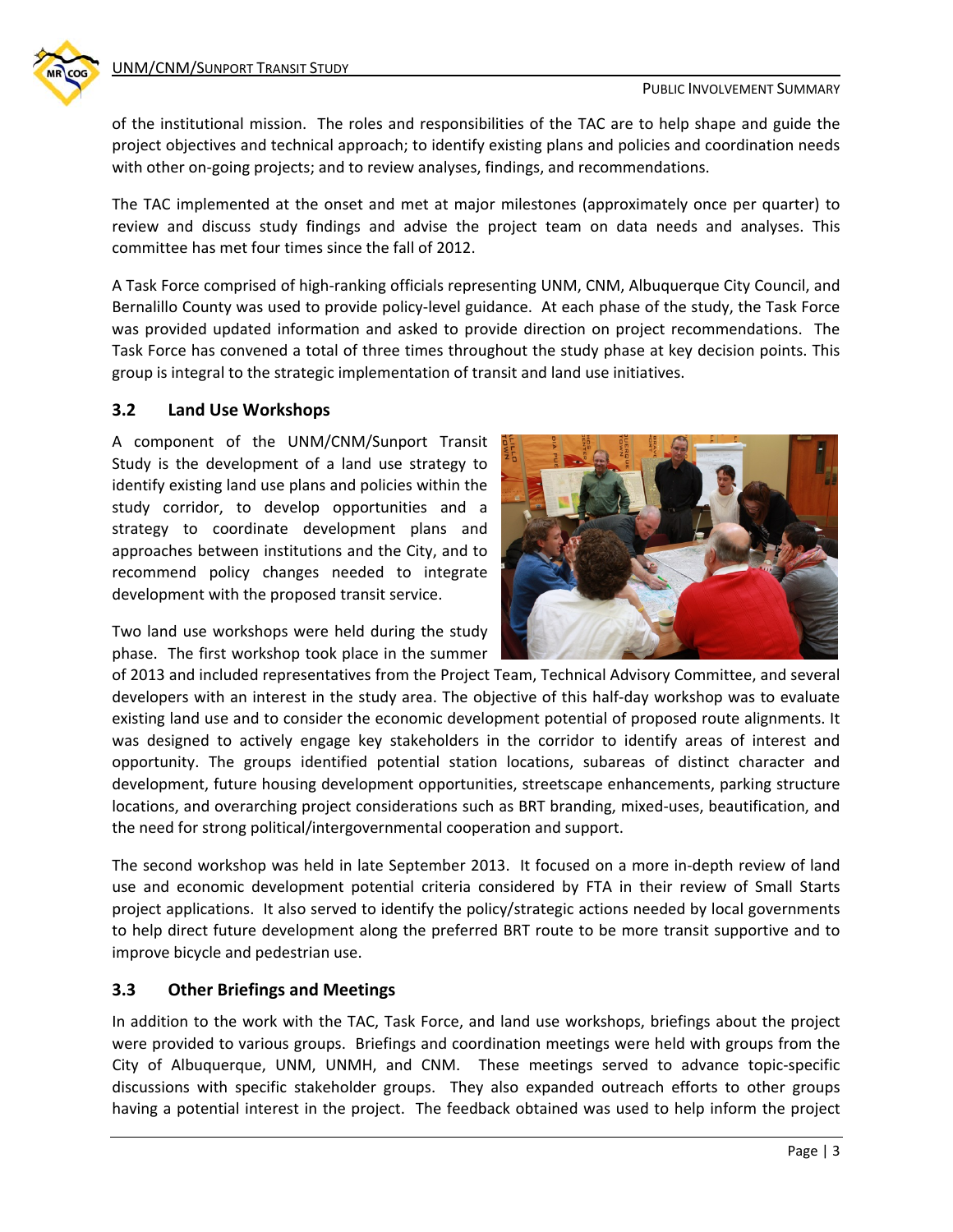

needs, alternatives, parking and land use strategies, and the opportunities for interagency collaboration and support. Briefings and meetings included:

- UNM Planning & Campus Development
- UNM Parking and Transit Services
- UNM Hospital Administration
- UNM Hospitals Parking/Transportation
- UNM Athletics Department
- UNM Board of Regents
- CNM Administration and Parking Services
- Lobo Development Corporation
- MRCOG Public Involvement Committee
- MRCOG Board
- RMRTD Board
- ABQ Ride Transit Advisory Board
- City of Albuquerque Planning Department (South Yale SDP)
- City of Albuquerque, City Council
- City of Albuquerque, Environmental Planning Commission
- Associated Students of UNM
- CNM Faculty and Administration volunteer group
- Santa Clara Neighborhood
- Southeast Heights Neighborhood Association
- University Federation of Neighborhoods

#### **3.4 Public Meetings**

Public meetings were aimed at providing the public, especially specific stakeholder groups, with an update on the project and the opportunity to engage in all major phases of the study. Public meetings were held at each phase and generally focused on soliciting input on the project needs and objectives, the development of potential route alternatives and evaluation metrics, land use considerations, and the selection of the locally preferred alternative.

To date, a series of five public meetings have been held. Each series, with the exception of the kick‐off meeting, included three meetings held at different locations and on different days and times. This approach was used to broaden the opportunities for the public to participate in meetings. Meetings were held on the UNM and CNM campuses, and at community centers located within the project area.

All public meetings were held as either open house sessions or with a presentation followed by a question and answer session and open house period. Feedback was obtained using flip charts, comment forms and, for presentation style meetings, interactive "clickers" that allowed participants to comment real-time in response to specific questions. Verbal comments were recorded during meetings and comment forms were provided to attendees to allow for written comments. Comment forms were also made available on-line along with project information and public meeting presentation materials. Phone and email contact information was provided for comments and questions.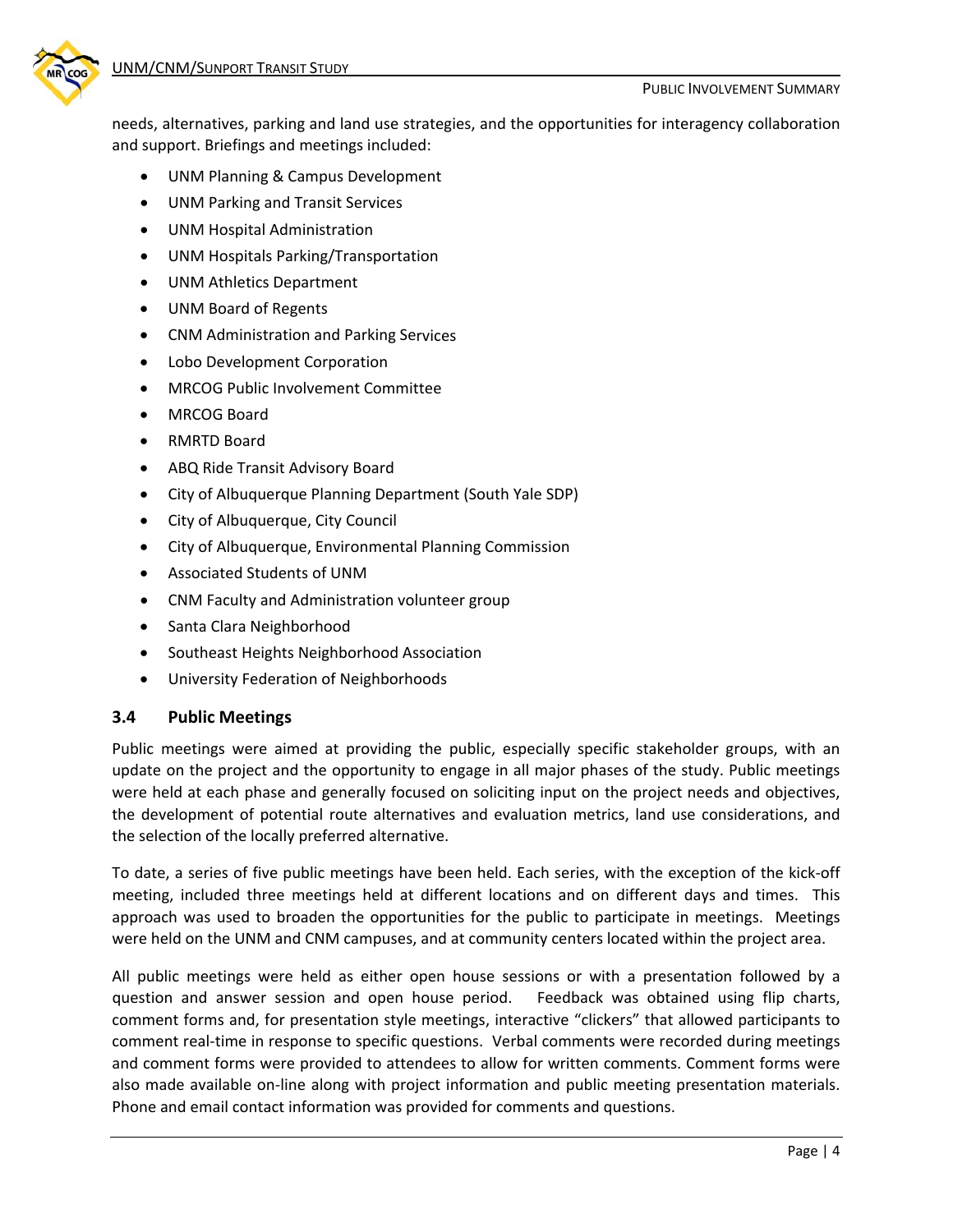# Kick‐Off Meeting

In June of 2012, the first kick‐off evening meeting was held at Heights Community Center to introduce the study to the public and to solicit feedback regarding travel experiences in the study area to help inform the project's goals and objectives. Generally the feedback indicated the need for improved pedestrian and bike access and safety, transit improvements including more frequent stops and longer hours of operation, a reduction in commuter parking and traffic congestion particularly in the residential neighborhoods, and a general desire for a greater



variety of land uses in the area including commercial and recreational open space. This input substantiated the project need, purpose and objectives.

#### Series 2

A second series of public meetings, held in October 2012, presented the project goals and objectives and was focused on soliciting feedback specifically related to the study area's assets and weaknesses, the community vision, and transportation issues. Breakout discussion groups identified key destinations and assets to include UNM Hospital, educational institutions, the sports facilities, the Sunport, and various other small businesses within the study area. Participants identified the need for a north‐south transit



connection that maximizes ABQ Ride route connections and provides improved frequency of service, safety, and real-time bus schedule information. The community voiced a desire for an area with contiguous mixed‐uses located along a safe, pedestrian and bike‐friendly corridor. This input informed the project team of the study area's transportation needs and helped define the long‐list of route alternatives as well as the metrics used to evaluate the effectiveness of each in meeting the project goals and objectives.

#### Series 3

A third series of public meetings, held in January/February 2013, presented the features and characteristics of enhanced transit and the development of the long list of potential route alternatives as well as the metrics to be used in the evaluation of the alternatives during the next phase. The study team solicited feedback on the project goals and objectives, the performance metrics for evaluating the alternatives, and other transit‐oriented issues in the study area to move toward identifying a specific transit route that best addresses the area's needs. The long list of alternatives included 4 routes generally located along University Blvd, Yale Blvd, Buena Vista Blvd, and Girard Blvd.

Public participants voiced the need to minimize car trips in the area, the need to incorporate remote park and ride lots and bicycle facilities, as well as the need for improved frequency of transit service and good connections to existing services. The Buena Vista route and Girard route received numerous negative responses from Santa Clara neighborhood residents who were concerned with the compatibility of an enhanced transit route and the residential character of the neighborhood. A follow‐ up meeting was scheduled with the residents of this area to address the Santa Clara neighborhood's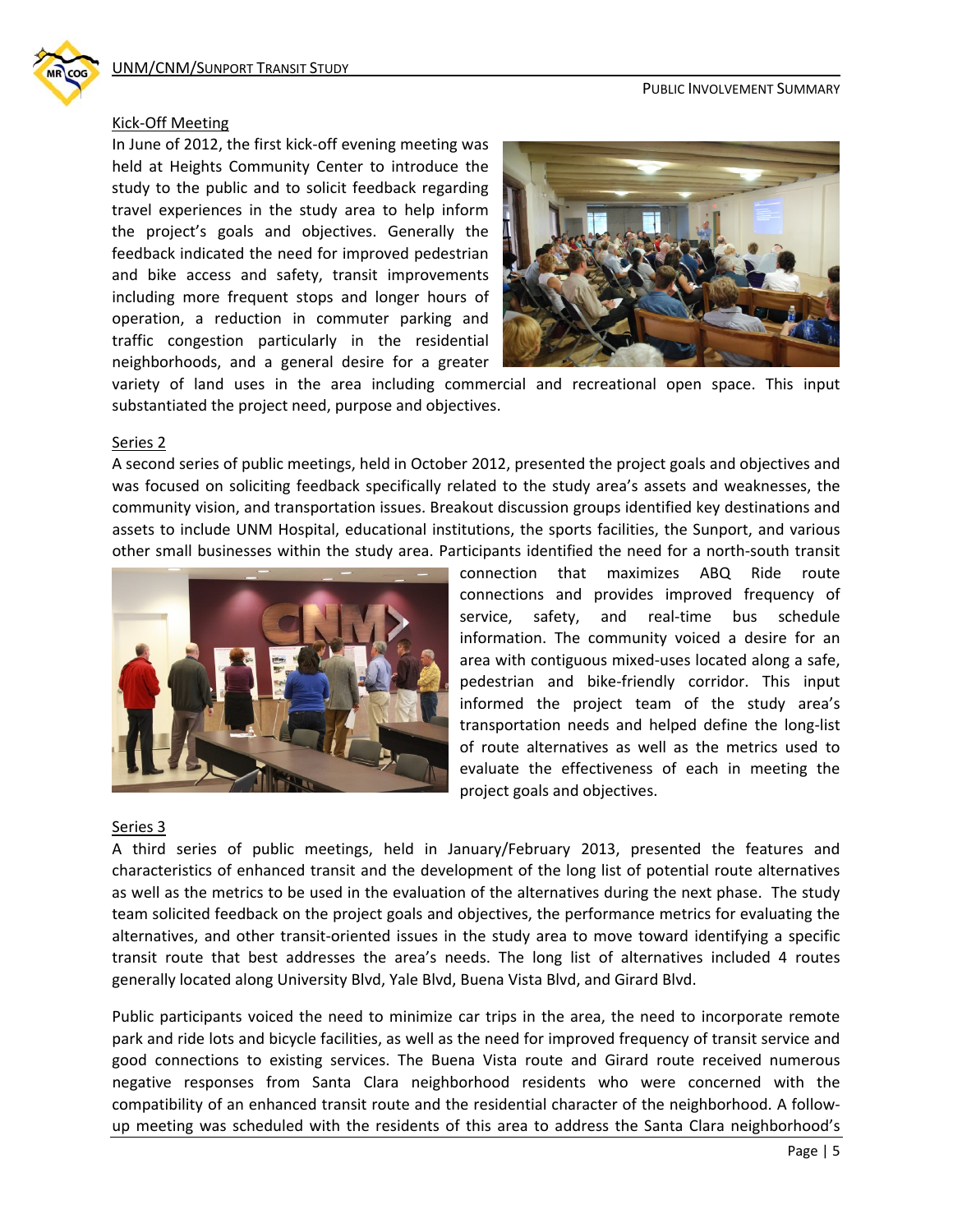

specific concerns. The Yale alternative option through the Duck Pond on the University main campus brought about similar concerns from University representatives as well as the general public. The feedback received in this series of public meetings was used to further refine the long list of route alternatives to a short list for screening.

#### Series 4

A fourth series of public meetings, held in April/May 2013, presented the short list of potential route alternatives that were vetted by the evaluation metrics established by the project team as well as land use considerations within the study area. The purpose of these meetings was to solicit public input on the short list of alternatives; specifically to determine which alternatives best met the travel needs as well as potential "transit-supportive" land use opportunities along these corridors.

Public feedback indicated that frequency of bus service with longer hours, as well as direct routes and connections were key factors in encouraging the use of transit. Integral to the proposed enhanced transit services is the relationship between transit and parking; park and ride areas must be conveniently located well-within walking distance of stations. The Yale Blvd and University Blvd routes were deemed to best serve travel needs in the area; however the option through the Duck Pond area once again raised concerns among some participants. The need for multi-modal access within the study area was strongly emphasized. In regard to land use, participants generally supported mixed-use development that included affordable housing as well as development that did not diminish the character of historic residential neighborhoods.

This input received at the fourth series of public meetings was used to select the final short‐list of alternatives to be advanced for further evaluation. The outcomes included the removal of the Duck Pond option on the Yale Blvd alternative and the selection of the final short list route alternatives on University Blvd and Yale Blvd.

#### Series 5

A fifth series of public meetings, held in September 2013, presented the findings of the alternatives analysis, the recommended preferred alternative, and the next steps for the project. The project team focused on soliciting input on the recommended alternative and the proposed configuration and operation of BRT on the proposed corridor. Concerns raised during these meetings included the need to incorporate bike lanes in the recommended alternative either along University or a parallel north‐ south corridor, the interface between pedestrian/bike zones and BRT, and the location of park and ride lots.



Generally, participants agreed with the recommended alternative and the proposed BRT levels of service. Going forward, the project team will address multi‐modal access, connections, and interface with BRT and will continue to develop the station and park and ride locations in the next phase of the project.